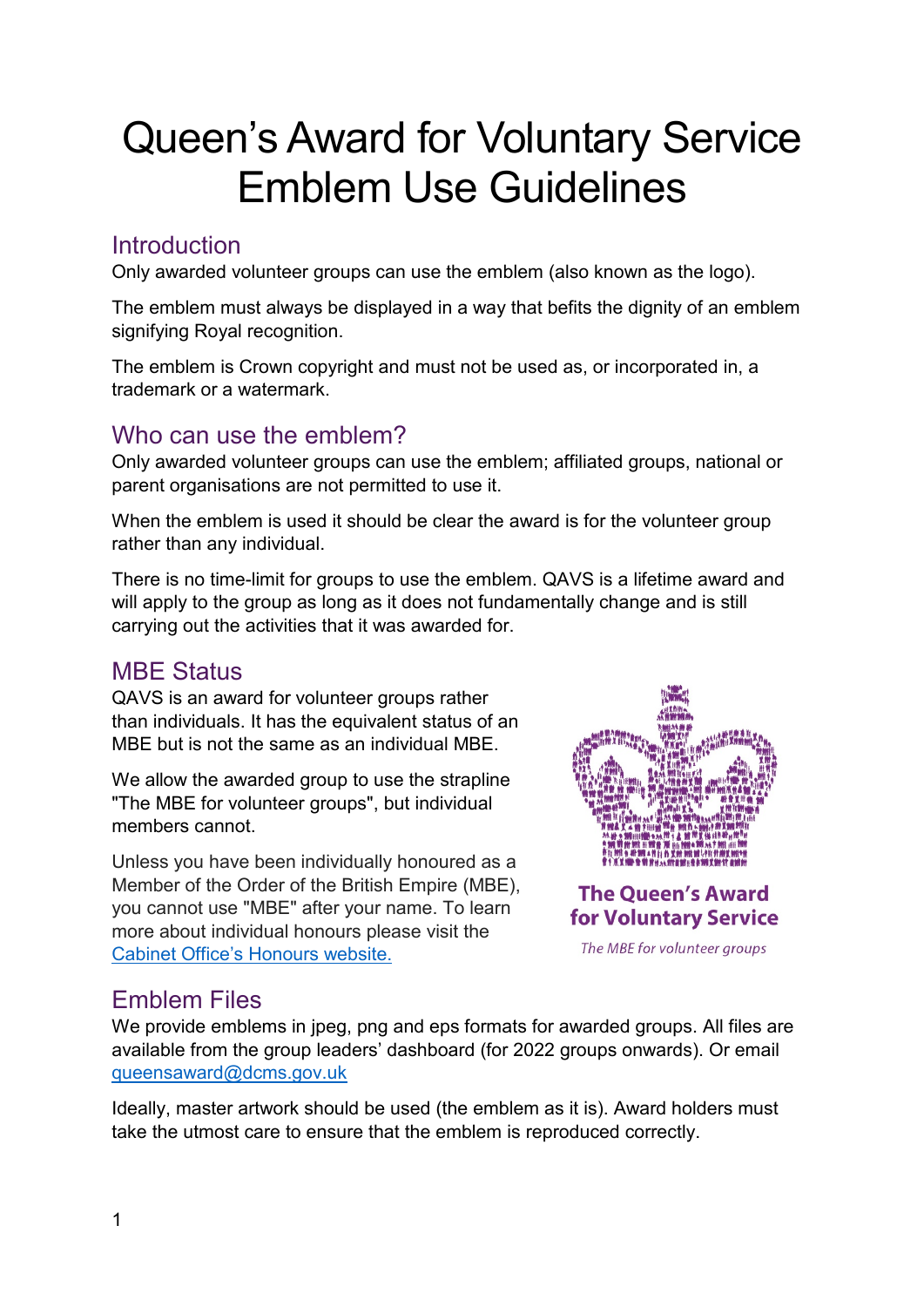Emblems are available in reversed colours (purple background, white image and text) and in the Welsh language.





## Colour and Font

The emblem must only be reproduced in Purple Pantone® 2612. The emblem must always be displayed on a contrasting background.

Purple Pantone® 2612

CMYK: C64 M100 Y0 K14

RGB: R107 G32 B127

Hex: #6e1273

The font used should be Myriad or if unobtainable, Arial is acceptable.

The Crown motif may be filled in solid colour where the detail of the design would be too difficult to reproduce e.g. embroidered clothing, small lapel badges.

#### Correct and incorrect use of the emblem

The full emblem, including the text, must be displayed. The emblem should not be redrawn or reconstituted without permission.

The emblem must always be displayed on a contrasting background.

The emblem can only be used as it is with no additional wording that alters the emblem design.

Wherever possible, the emblem should be positioned above all other logos (other than the organisation's name). Nothing should be added above the Crown.

[See page 3 and 4 for examples]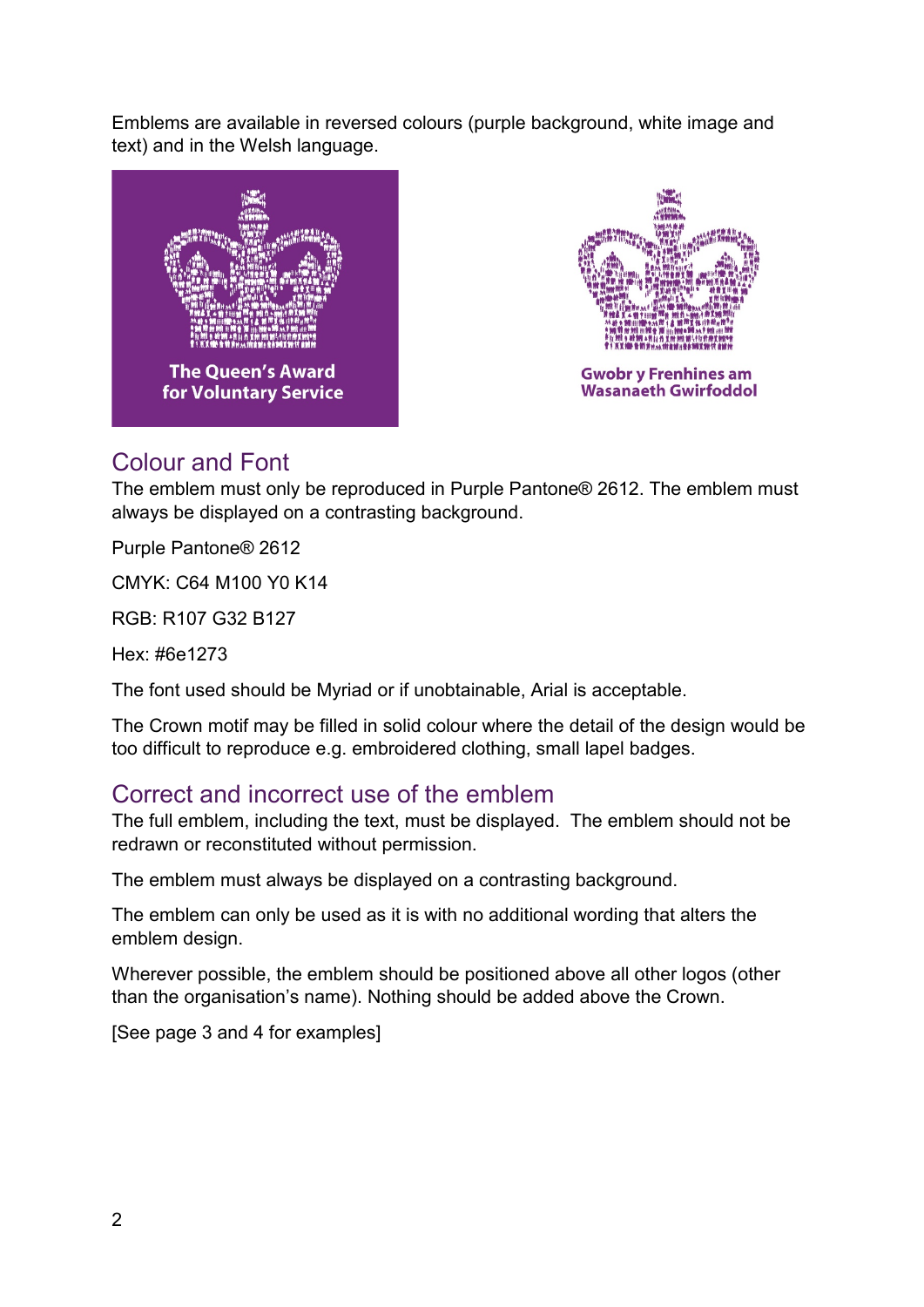### Incorrect use of the emblem



*1. The Emblem should not be distorted.*



*2. Decorative borders cannot be added around the emblem.*



*3. Other logos above the emblem.*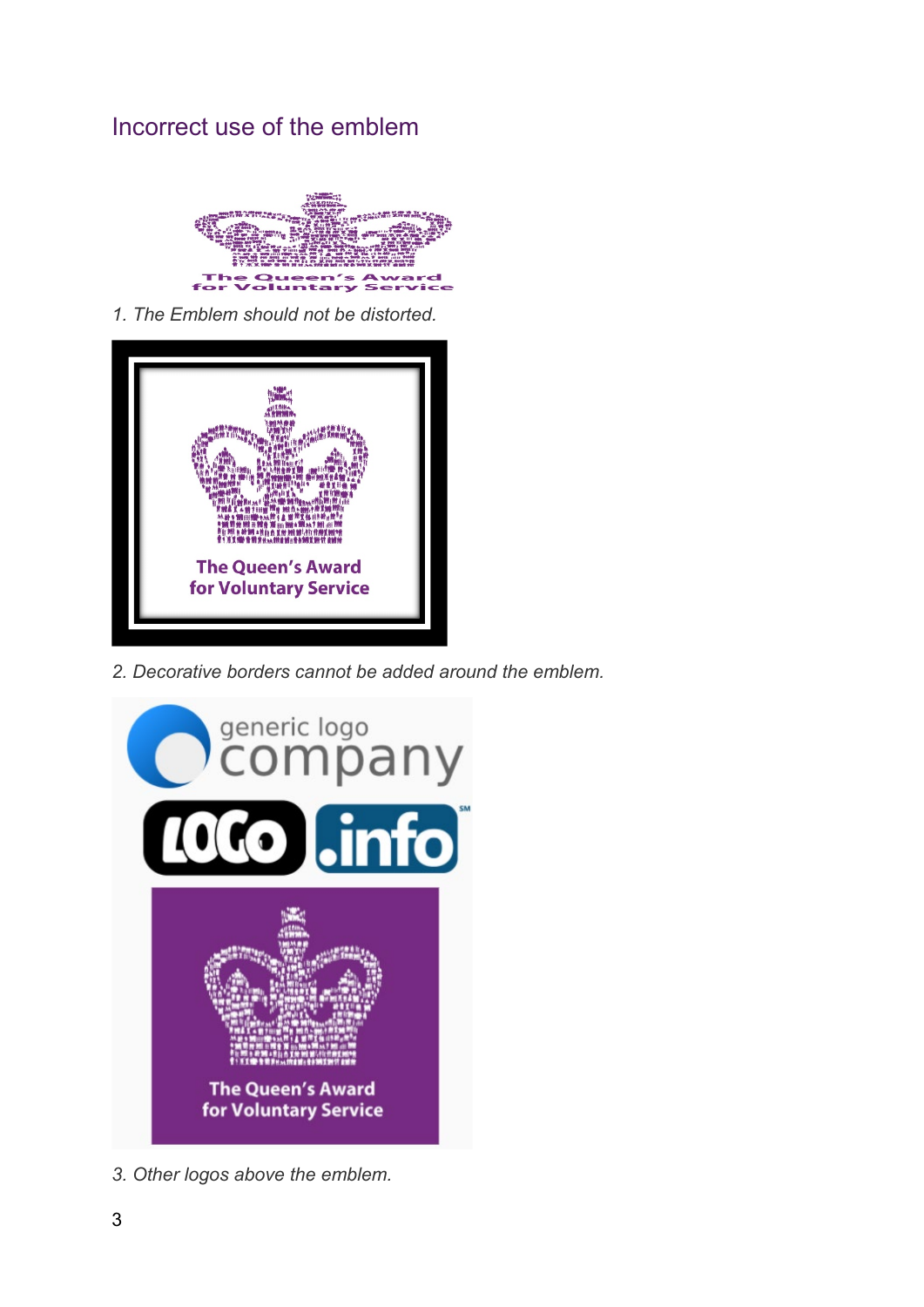#### Correct use of the emblem



*4. The awarded group's name is permitted above the emblem.*

#### Use on Stationery and Online

The emblem may be used on stationery associated with the volunteer group such as letterheads, envelopes, leaflets, posters and publications.

The emblem may be used on websites and social media. However, voluntary groups should not use the emblem as their profile picture on their social media accounts.

The emblem may be used in email signatures of email addresses directly connected to the awarded group e.g. volunteer@volunteergroup.com. However, it should not be added to a personal email address e.g. [johnsmith@gmail.com.](mailto:johnsmith@gmail.com)

#### Commemorative Items

Commemorative items that look like trophies, medals or certificates are not allowed.

Any external companies who offer to reproduce full-sized versions of the QAVS award crystal are not authorised to do so.

However, successful groups may purchase a small volume of additional miniature crystals to provide to volunteers.

These crystals should only be provided to the volunteers of the local groups who have received the award for their personal use only and not used for further reproduction, representation or commercial gain.

The award certificate must not be photocopied.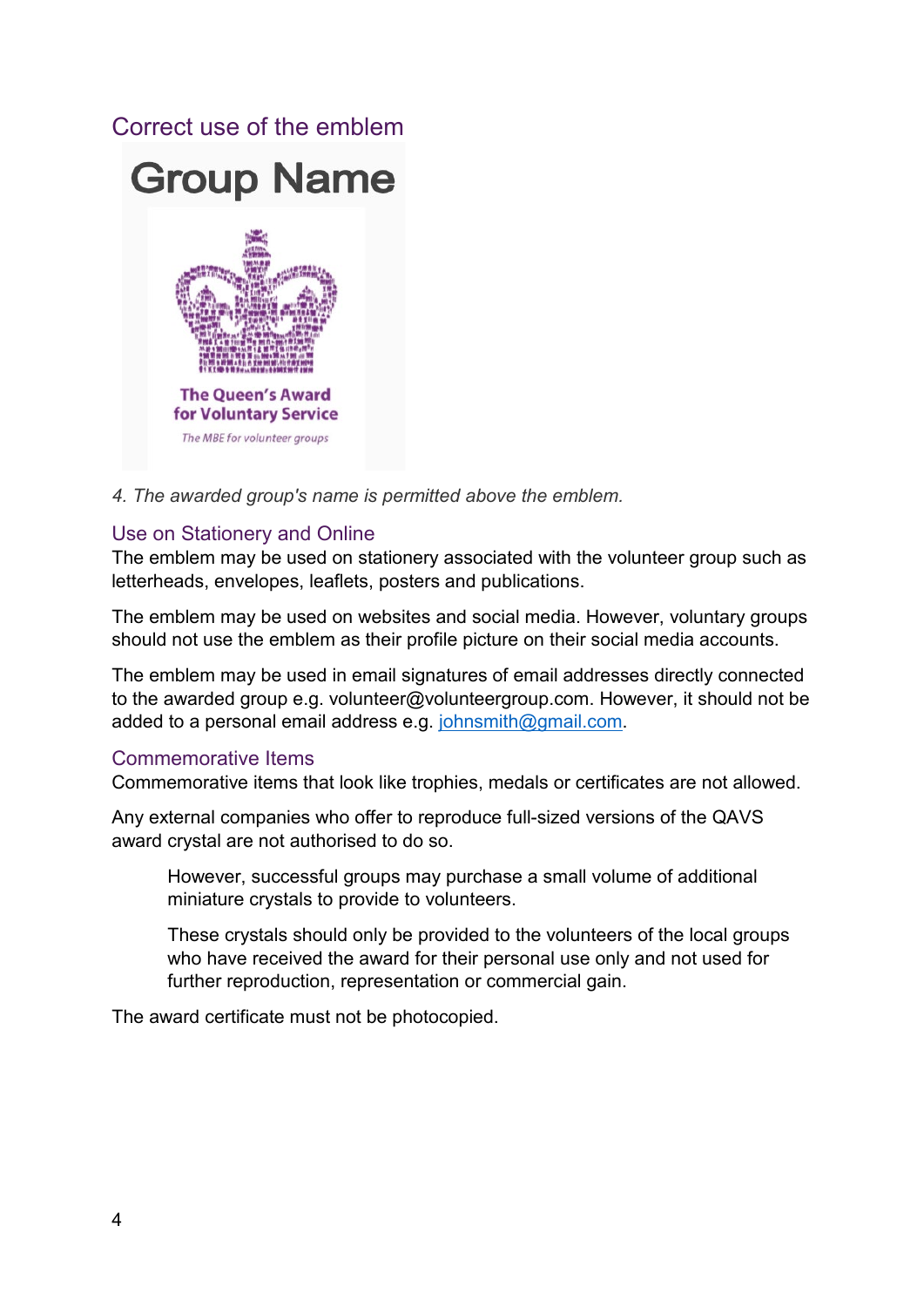#### Badges and clothing

Lapel badges for volunteers may be purchased by awarded groups. All guidelines must be followed. Medals are not permitted.



*5. Example of QAVS badge. Crown emblem with solid colour is acceptable. Ideally, the text should not be all capitalised, only capitalise each word e.g. The Queen's Award for Voluntary Service.*



*6. Example of QAVS badge. Additional text below the logo is fine. However, there should not be text above or surrounding the emblem.*

The emblem can be added to clothing (e.g. embroidered onto a polo shirt), but only as a single emblem. Patterns of the emblem are not permitted.



*7. Example of pattern of the emblem, which is not permitted.*